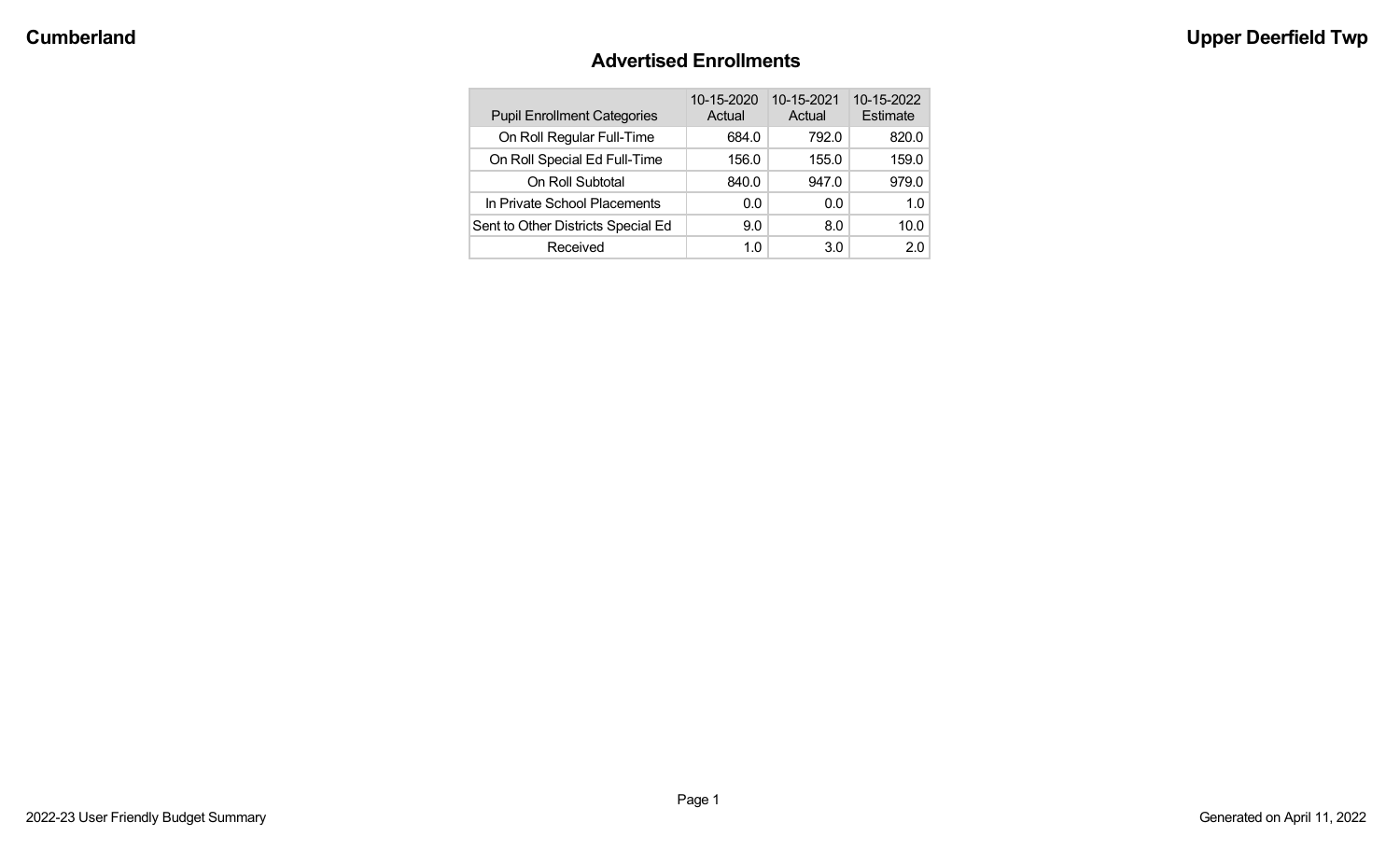#### **Advertised Revenues**

| <b>Budget Category</b>                                                                                                                                                                                     | Description                                    | Account                                                                                                                                                   | 2020-21<br>Actual | 2021-22<br>Revised | 2022-23<br>Proposed |
|------------------------------------------------------------------------------------------------------------------------------------------------------------------------------------------------------------|------------------------------------------------|-----------------------------------------------------------------------------------------------------------------------------------------------------------|-------------------|--------------------|---------------------|
|                                                                                                                                                                                                            | Local Tax Levy                                 | 10-1210                                                                                                                                                   | 7,335,788         | 7,482,504          | 8,015,267           |
|                                                                                                                                                                                                            | Rents and Royalties                            | 10-1910                                                                                                                                                   | 8,728             | 9,500              | 9,500               |
| <b>General Fund Revenues from Local Sources</b><br><b>General Fund Revenues from State Sources</b><br><b>General Fund Revenues from Federal Sources</b><br><b>General Fund Revenues from Other Sources</b> | <b>Unrestricted Miscellaneous Revenues</b>     | 10-1XXX                                                                                                                                                   | 125,354           | 165,000            | 120,000             |
|                                                                                                                                                                                                            | Interest Earned on Maintenance Reserve         | 10-1XXX                                                                                                                                                   | 150               | 150                | 150                 |
|                                                                                                                                                                                                            | Interest Earned on Capital Reserve Funds       | 10-1XXX                                                                                                                                                   | 350               | 150                | 150                 |
|                                                                                                                                                                                                            | <b>Other Restricted Miscellaneous Revenues</b> | 10-1XXX                                                                                                                                                   | 933               | $\Omega$           | $\mathbf{0}$        |
|                                                                                                                                                                                                            | <b>Total Revenues from Local Sources</b>       |                                                                                                                                                           | 7,471,303         | 7,657,304          | 8,145,067           |
| <b>General Fund Revenues</b><br>Special Revenue Fund Revenues from Local Sources                                                                                                                           | <b>Categorical Transportation Aid</b>          | 10-3121                                                                                                                                                   | 380,486           | 380,486            | 380,486             |
|                                                                                                                                                                                                            | <b>Extraordinary Aid</b>                       | 10-3131                                                                                                                                                   | 147,815           | 95,000             | 95,000              |
|                                                                                                                                                                                                            | <b>Categorical Special Education Aid</b>       | 10-3132                                                                                                                                                   | 465,051           | 465,051            | 465,051             |
|                                                                                                                                                                                                            | <b>Equalization Aid</b>                        | 10-3176                                                                                                                                                   | 6,015,666         | 6,580,274          | 7,664,917           |
|                                                                                                                                                                                                            | <b>Categorical Security Aid</b>                | 10-3177                                                                                                                                                   | 187,464           | 187,464            | 187,464             |
|                                                                                                                                                                                                            | <b>Other State Aids</b>                        | 10-3XXX                                                                                                                                                   | 10,150            |                    | $\mathbf{0}$        |
|                                                                                                                                                                                                            | <b>Total Revenues from State Sources</b>       |                                                                                                                                                           | 7,206,632         | 7,708,275          | 8,792,918           |
|                                                                                                                                                                                                            | <b>Medicaid Reimbursement</b>                  | 10-4200                                                                                                                                                   | 42,621            | 41,745             | 44,175              |
|                                                                                                                                                                                                            | FFCRA/SEMI and ARRA/SEMI Revenue               | 10-4210                                                                                                                                                   | 4,320             | $\mathbf{0}$       | $\mathbf{0}$        |
|                                                                                                                                                                                                            | <b>Total Revenues from Federal Sources</b>     | 46,941<br>10-303<br>$\Omega$<br>10-310<br>150,000<br>$\Omega$<br>$-706,243$<br>14,168,633<br>20-1760<br>128,984<br>20-1XXX<br>3,466<br>132,450<br>20-1XXX | 41,745            | 44,175             |                     |
|                                                                                                                                                                                                            | <b>Budgeted Fund Balance-Operating Budget</b>  |                                                                                                                                                           |                   | 856,925            | 854,101             |
|                                                                                                                                                                                                            | Withdrawal from Maintenance Reserve            |                                                                                                                                                           |                   | $\Omega$           | $\mathbf{0}$        |
|                                                                                                                                                                                                            | <b>Adjustment for Prior Year Encumbrances</b>  |                                                                                                                                                           |                   | 458,342            | $\mathbf 0$         |
|                                                                                                                                                                                                            | Actual Revenues (Over)/Under Expenditures      |                                                                                                                                                           |                   | $\Omega$           | $\overline{0}$      |
|                                                                                                                                                                                                            | <b>Total Operating Budget</b>                  |                                                                                                                                                           |                   | 16,722,591         | 17,836,261          |
|                                                                                                                                                                                                            | <b>Student Activity Fund Revenue</b>           |                                                                                                                                                           |                   | 0                  | 129,000             |
|                                                                                                                                                                                                            | Other Revenue from Local Sources               |                                                                                                                                                           |                   | 0                  | $\Omega$            |
|                                                                                                                                                                                                            | <b>Total Revenues from Local Sources</b>       |                                                                                                                                                           |                   | $\mathbf 0$        | 129,000             |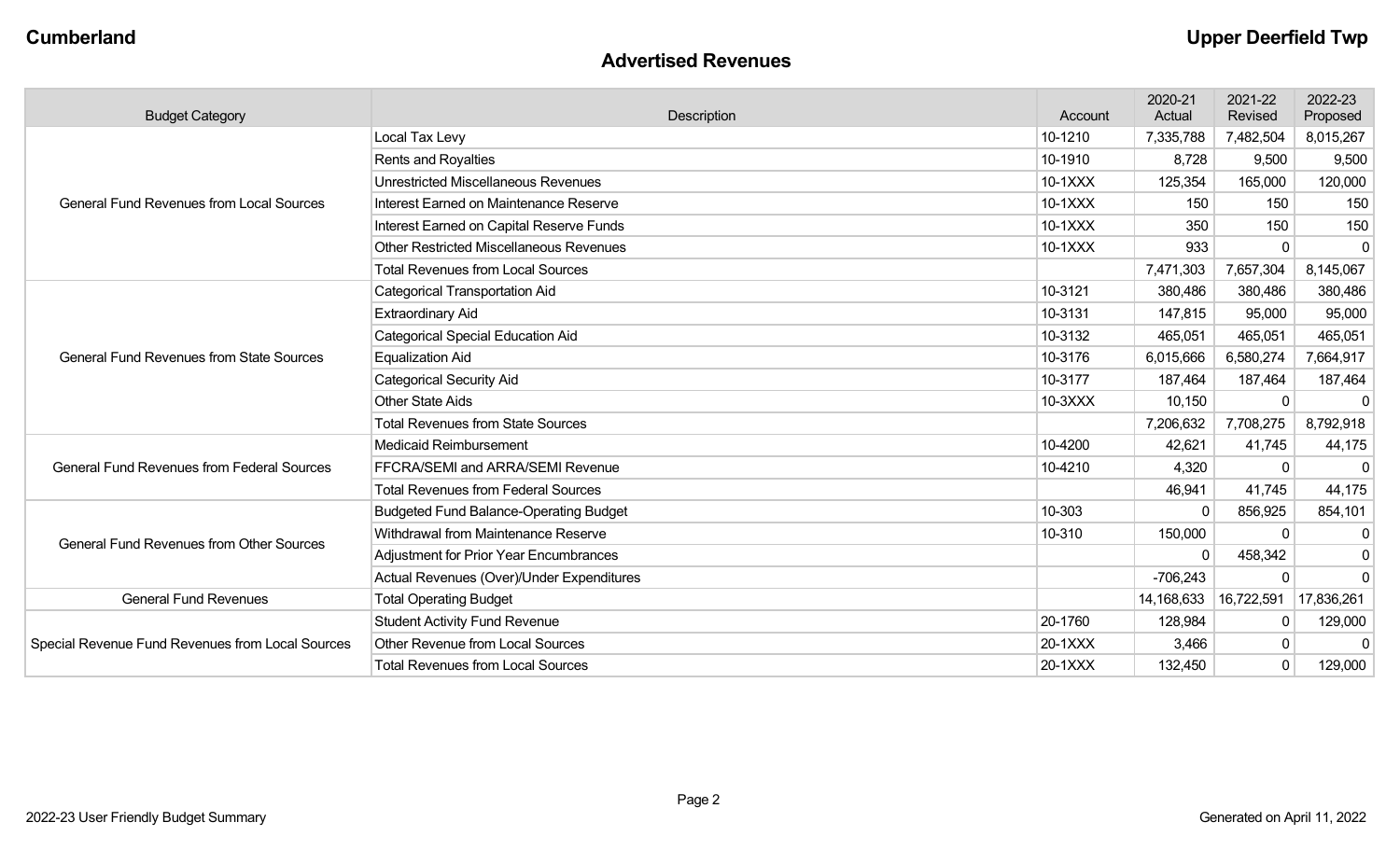#### **Advertised Revenues**

| <b>Budget Category</b>                                                                                                                                                                                                                                                                                                                                                                                                                                                                                                                                                                                                                                                                                                                                                                                                                                                                                                                                                                                                                                                                                                                                                                                                                                                                                                                                                                                                                                                                                                                                                                                                                                                                                                                    | Description                                  | Account   | 2020-21<br>Actual | 2021-22<br>Revised | 2022-23<br>Proposed |
|-------------------------------------------------------------------------------------------------------------------------------------------------------------------------------------------------------------------------------------------------------------------------------------------------------------------------------------------------------------------------------------------------------------------------------------------------------------------------------------------------------------------------------------------------------------------------------------------------------------------------------------------------------------------------------------------------------------------------------------------------------------------------------------------------------------------------------------------------------------------------------------------------------------------------------------------------------------------------------------------------------------------------------------------------------------------------------------------------------------------------------------------------------------------------------------------------------------------------------------------------------------------------------------------------------------------------------------------------------------------------------------------------------------------------------------------------------------------------------------------------------------------------------------------------------------------------------------------------------------------------------------------------------------------------------------------------------------------------------------------|----------------------------------------------|-----------|-------------------|--------------------|---------------------|
|                                                                                                                                                                                                                                                                                                                                                                                                                                                                                                                                                                                                                                                                                                                                                                                                                                                                                                                                                                                                                                                                                                                                                                                                                                                                                                                                                                                                                                                                                                                                                                                                                                                                                                                                           | Preschool Education Aid-Prior Year Carryover | 20-3218   | $\mathbf 0$       | 44,836             | 245,019             |
| Special Revenue Fund Revenues from State Sources<br><b>Preschool Education Aid</b><br>20-3218<br>1,694,662<br><b>Total Revenues from State Sources</b><br>1,694,662<br>Title I<br>20-4411-4416<br>339,279<br>Title II<br>20-4451-4455<br>32,414<br>Title IV<br>20-4471-4474<br>23,000<br>Title VI<br>20-4417-4418<br>7,295<br><b>IDEA Part B (Handicapped)</b><br>20-4420-4429<br>241,566<br>ARP-ESSER Subgrant-Accelerated Learning Coaching and Educator Support Grant<br>20-4541<br>$\mathbf 0$<br>ARP-ESSER Subgrant-Evidence-Based Summer Learning and Enrichment Activities Grant<br>20-4542<br>ARP-ESSER Subgrant-Evidence-Based Comprehensive Beyond the School Day Activities Grant<br>20-4543<br>$\Omega$<br>Special Revenue Fund Revenues from Federal<br>ARP-ESSER Subgrant-New Jersey Tiered System of Supports (NJTSS) Mental Health Support Staffing<br>20-4544<br>∩<br>Sources<br>Grant<br><b>ARP-ESSER</b><br>20-4540<br>$\Omega$<br><b>CARES Act Education Stabilization Fund</b><br>20-4530<br>31,421<br><b>CARES-Digital Divide Grant</b><br>20-4531<br>92,013<br>Coronavirus Relief Fund (CRF)<br>20-4532<br>70,428<br><b>CRRSA Act-ESSER II</b><br>20-4534<br>$\mathbf 0$<br>20-4535<br><b>CRRSA Act-Learning Acceleration Grant</b><br>$\Omega$<br><b>CRRSA Act-Mental Health Grant</b><br>20-4536<br>$\Omega$<br><b>Total Revenues from Federal Sources</b><br>837,416<br>Transfers from Operating Budget-Pre-Kindergarten (Special Education)<br>20-5200<br>110,000<br><b>Total Grants and Entitlements</b><br><b>Special Revenue Fund Revenues</b><br>2,695,349<br>40-1210<br>Local Tax Levy<br>419,843<br>Debt Service Fund Revenues from Local Sources<br>419,843<br><b>Total Revenues from Local Sources</b> |                                              |           |                   | 1,861,717          | 1,870,788           |
|                                                                                                                                                                                                                                                                                                                                                                                                                                                                                                                                                                                                                                                                                                                                                                                                                                                                                                                                                                                                                                                                                                                                                                                                                                                                                                                                                                                                                                                                                                                                                                                                                                                                                                                                           | 1,906,553                                    | 2,115,807 |                   |                    |                     |
|                                                                                                                                                                                                                                                                                                                                                                                                                                                                                                                                                                                                                                                                                                                                                                                                                                                                                                                                                                                                                                                                                                                                                                                                                                                                                                                                                                                                                                                                                                                                                                                                                                                                                                                                           |                                              |           |                   | 256,334            | 217,884             |
|                                                                                                                                                                                                                                                                                                                                                                                                                                                                                                                                                                                                                                                                                                                                                                                                                                                                                                                                                                                                                                                                                                                                                                                                                                                                                                                                                                                                                                                                                                                                                                                                                                                                                                                                           |                                              |           |                   | 24,311             | 20,664              |
|                                                                                                                                                                                                                                                                                                                                                                                                                                                                                                                                                                                                                                                                                                                                                                                                                                                                                                                                                                                                                                                                                                                                                                                                                                                                                                                                                                                                                                                                                                                                                                                                                                                                                                                                           |                                              |           |                   | 18,734             | 15,924              |
|                                                                                                                                                                                                                                                                                                                                                                                                                                                                                                                                                                                                                                                                                                                                                                                                                                                                                                                                                                                                                                                                                                                                                                                                                                                                                                                                                                                                                                                                                                                                                                                                                                                                                                                                           |                                              |           |                   | $\Omega$           | $\mathbf{0}$        |
|                                                                                                                                                                                                                                                                                                                                                                                                                                                                                                                                                                                                                                                                                                                                                                                                                                                                                                                                                                                                                                                                                                                                                                                                                                                                                                                                                                                                                                                                                                                                                                                                                                                                                                                                           |                                              |           |                   | 177,074            | 150,513             |
|                                                                                                                                                                                                                                                                                                                                                                                                                                                                                                                                                                                                                                                                                                                                                                                                                                                                                                                                                                                                                                                                                                                                                                                                                                                                                                                                                                                                                                                                                                                                                                                                                                                                                                                                           |                                              |           |                   | 0                  | 84,679              |
|                                                                                                                                                                                                                                                                                                                                                                                                                                                                                                                                                                                                                                                                                                                                                                                                                                                                                                                                                                                                                                                                                                                                                                                                                                                                                                                                                                                                                                                                                                                                                                                                                                                                                                                                           |                                              |           |                   |                    | 40,000              |
|                                                                                                                                                                                                                                                                                                                                                                                                                                                                                                                                                                                                                                                                                                                                                                                                                                                                                                                                                                                                                                                                                                                                                                                                                                                                                                                                                                                                                                                                                                                                                                                                                                                                                                                                           |                                              |           |                   | $\mathbf{0}$       | 40,000              |
|                                                                                                                                                                                                                                                                                                                                                                                                                                                                                                                                                                                                                                                                                                                                                                                                                                                                                                                                                                                                                                                                                                                                                                                                                                                                                                                                                                                                                                                                                                                                                                                                                                                                                                                                           |                                              |           |                   | $\Omega$           | 45,000              |
|                                                                                                                                                                                                                                                                                                                                                                                                                                                                                                                                                                                                                                                                                                                                                                                                                                                                                                                                                                                                                                                                                                                                                                                                                                                                                                                                                                                                                                                                                                                                                                                                                                                                                                                                           |                                              |           |                   | $\Omega$           | 2,504,282           |
|                                                                                                                                                                                                                                                                                                                                                                                                                                                                                                                                                                                                                                                                                                                                                                                                                                                                                                                                                                                                                                                                                                                                                                                                                                                                                                                                                                                                                                                                                                                                                                                                                                                                                                                                           |                                              |           |                   | 0                  | 0                   |
|                                                                                                                                                                                                                                                                                                                                                                                                                                                                                                                                                                                                                                                                                                                                                                                                                                                                                                                                                                                                                                                                                                                                                                                                                                                                                                                                                                                                                                                                                                                                                                                                                                                                                                                                           |                                              |           |                   |                    | 0                   |
|                                                                                                                                                                                                                                                                                                                                                                                                                                                                                                                                                                                                                                                                                                                                                                                                                                                                                                                                                                                                                                                                                                                                                                                                                                                                                                                                                                                                                                                                                                                                                                                                                                                                                                                                           |                                              |           |                   | $\Omega$           | $\overline{0}$      |
|                                                                                                                                                                                                                                                                                                                                                                                                                                                                                                                                                                                                                                                                                                                                                                                                                                                                                                                                                                                                                                                                                                                                                                                                                                                                                                                                                                                                                                                                                                                                                                                                                                                                                                                                           |                                              |           |                   | 1,114,284          | $\overline{0}$      |
|                                                                                                                                                                                                                                                                                                                                                                                                                                                                                                                                                                                                                                                                                                                                                                                                                                                                                                                                                                                                                                                                                                                                                                                                                                                                                                                                                                                                                                                                                                                                                                                                                                                                                                                                           |                                              |           |                   | 71,509             | 0                   |
|                                                                                                                                                                                                                                                                                                                                                                                                                                                                                                                                                                                                                                                                                                                                                                                                                                                                                                                                                                                                                                                                                                                                                                                                                                                                                                                                                                                                                                                                                                                                                                                                                                                                                                                                           |                                              |           |                   | 45,000             | $\mathbf 0$         |
|                                                                                                                                                                                                                                                                                                                                                                                                                                                                                                                                                                                                                                                                                                                                                                                                                                                                                                                                                                                                                                                                                                                                                                                                                                                                                                                                                                                                                                                                                                                                                                                                                                                                                                                                           |                                              |           |                   | 1,707,246          | 3,118,946           |
| Special Revenue Fund Revenues from Other Sources                                                                                                                                                                                                                                                                                                                                                                                                                                                                                                                                                                                                                                                                                                                                                                                                                                                                                                                                                                                                                                                                                                                                                                                                                                                                                                                                                                                                                                                                                                                                                                                                                                                                                          |                                              |           |                   | 78,114             | 106,144             |
|                                                                                                                                                                                                                                                                                                                                                                                                                                                                                                                                                                                                                                                                                                                                                                                                                                                                                                                                                                                                                                                                                                                                                                                                                                                                                                                                                                                                                                                                                                                                                                                                                                                                                                                                           |                                              |           |                   | 3,691,913          | 5,392,897           |
|                                                                                                                                                                                                                                                                                                                                                                                                                                                                                                                                                                                                                                                                                                                                                                                                                                                                                                                                                                                                                                                                                                                                                                                                                                                                                                                                                                                                                                                                                                                                                                                                                                                                                                                                           |                                              |           |                   | 394,896            | 0                   |
|                                                                                                                                                                                                                                                                                                                                                                                                                                                                                                                                                                                                                                                                                                                                                                                                                                                                                                                                                                                                                                                                                                                                                                                                                                                                                                                                                                                                                                                                                                                                                                                                                                                                                                                                           |                                              |           | 394,896           | 0                  |                     |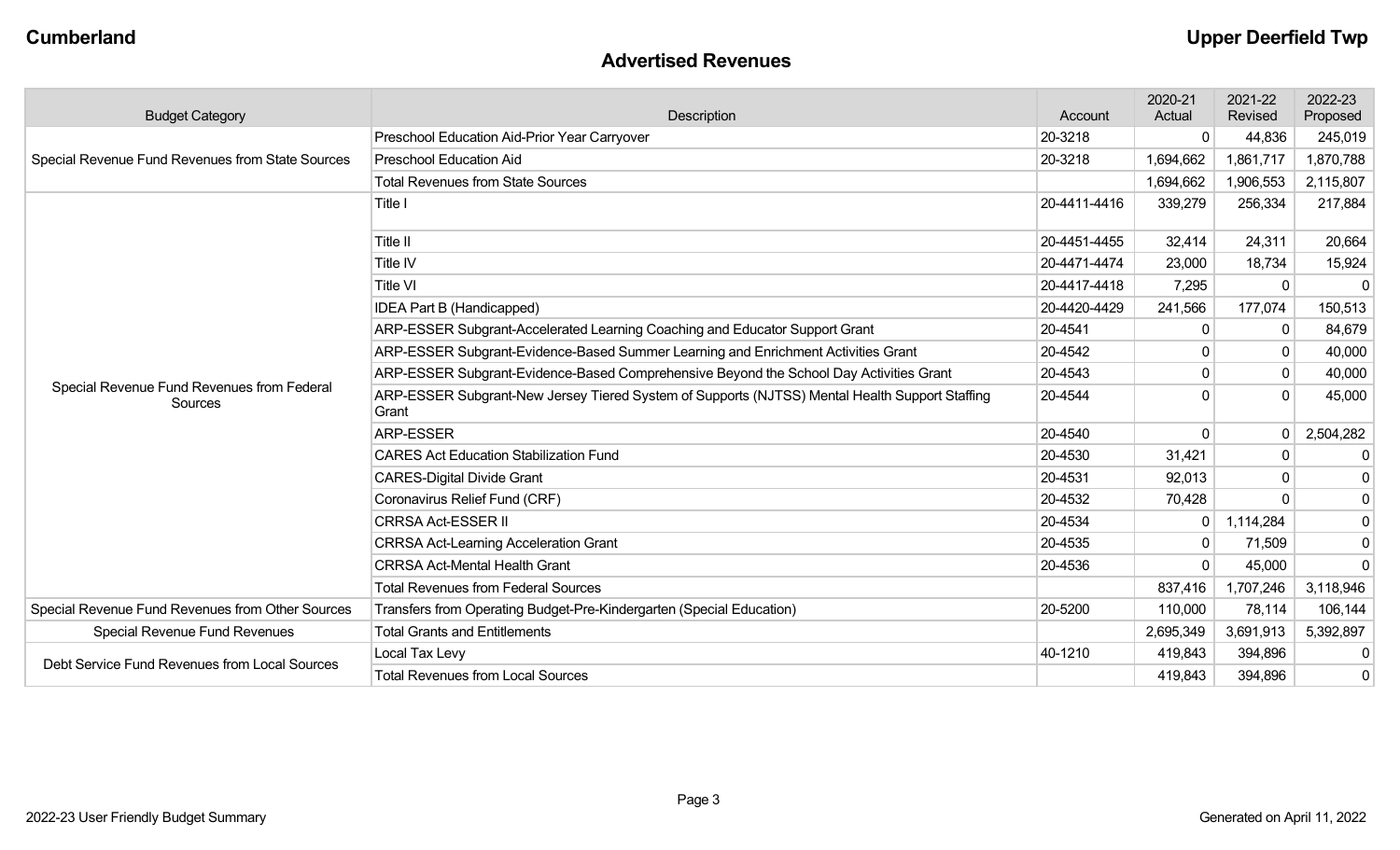#### **Advertised Revenues**

| <b>Budget Category</b>                        | Description                                                                          | Account | 2020-21<br>Actual     | 2021-22<br>Revised | 2022-23<br>Proposed  |
|-----------------------------------------------|--------------------------------------------------------------------------------------|---------|-----------------------|--------------------|----------------------|
| Debt Service Fund Revenues from Other Sources | <b>Total Local Repayment of Debt</b>                                                 |         | 419,843               | 394,896            | $\Omega$             |
|                                               | Actual Revenues (Over)/Under Expenditures                                            |         | 341                   |                    | $\Omega$             |
| Debt Service Fund Revenues                    | <b>Total Repayment of Debt</b>                                                       |         | 420,184               | 394,896            | $\mathbf{0}$         |
| All Fund Revenues                             | <b>Total Revenues/Sources</b>                                                        |         | 17,284,166 20,809,400 |                    | 23,229,158           |
|                                               | Deduct Transfer-Transfers from Operating Budget-Pre-Kindergarten (Special Education) | 20-5200 | 110,000               | 78,114             | 106,144              |
| Revenues Net of Transfers                     | <b>Total Revenues/Sources Net of Transfers</b>                                       |         | 17,174,166 20,731,286 |                    | $ 23,123,014\rangle$ |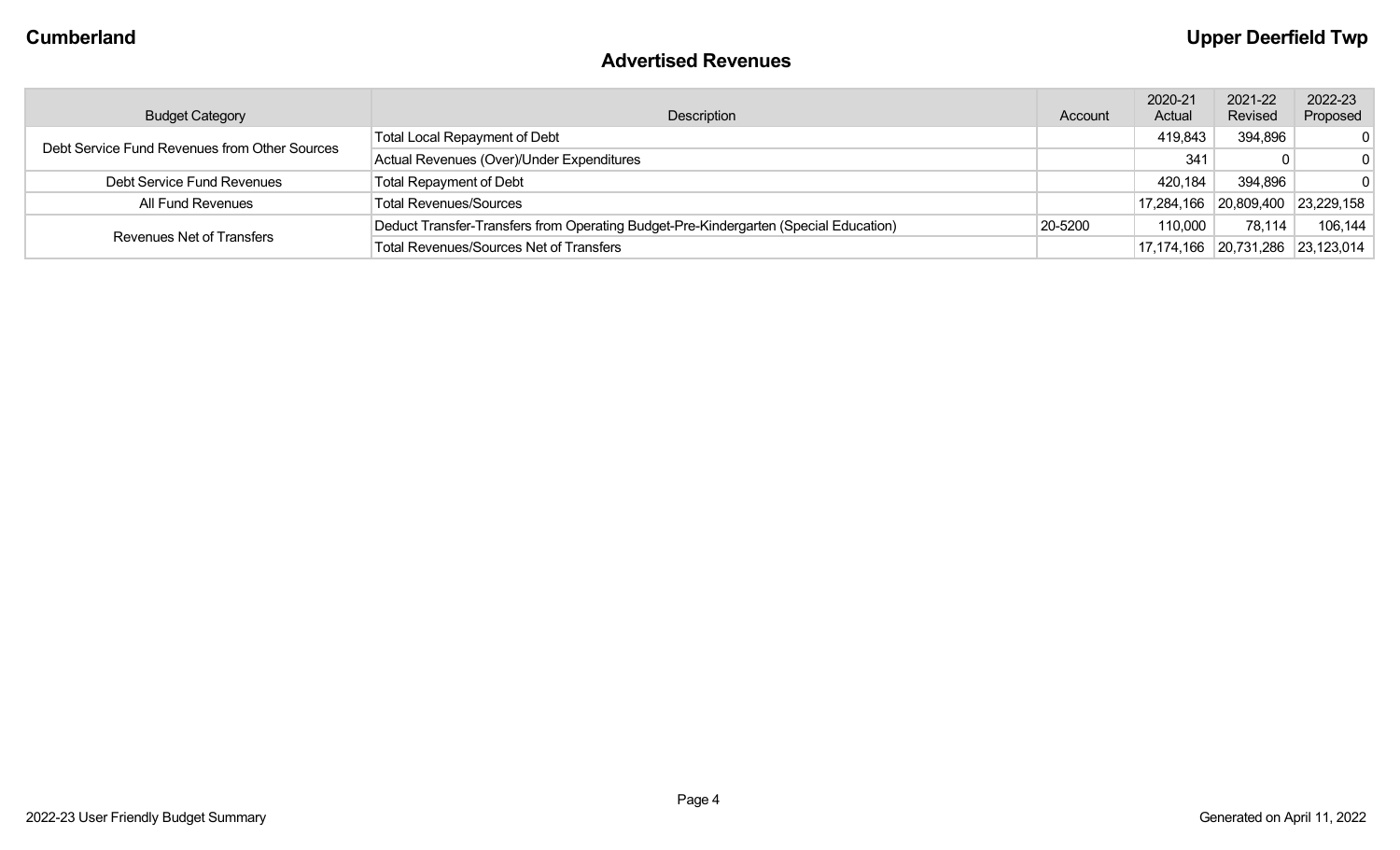## **Advertised Appropriations**

| <b>Budget Category</b>                               | Description                                                                                                                                                                                                                                                                                                                                                                                                                                                                                                                                                                                                                                                                                                                      | Account        | 2020-21<br>Actual | 2021-22<br>Revised | 2022-23<br>Proposed |
|------------------------------------------------------|----------------------------------------------------------------------------------------------------------------------------------------------------------------------------------------------------------------------------------------------------------------------------------------------------------------------------------------------------------------------------------------------------------------------------------------------------------------------------------------------------------------------------------------------------------------------------------------------------------------------------------------------------------------------------------------------------------------------------------|----------------|-------------------|--------------------|---------------------|
|                                                      | <b>Regular Programs-Instruction</b>                                                                                                                                                                                                                                                                                                                                                                                                                                                                                                                                                                                                                                                                                              | 11-1XX-100-XXX | 4,376,270         | 4,929,178          | 5,040,237           |
| <b>General Fund Current Expenses for Instruction</b> | <b>Special Education-Instruction</b>                                                                                                                                                                                                                                                                                                                                                                                                                                                                                                                                                                                                                                                                                             | 11-2XX-100-XXX | 1,171,600         | 1,195,661          | 1,373,052           |
|                                                      | <b>Basic Skills/Remedial-Instruction</b>                                                                                                                                                                                                                                                                                                                                                                                                                                                                                                                                                                                                                                                                                         | 11-230-100-XXX | 155,347           | 199,718            | 201,254             |
|                                                      | 11-240-100-XXX<br><b>Bilingual Education-Instruction</b><br>85,508<br>342,285<br>11-000-100-XXX<br>11-000-213-XXX<br>234,174<br>11-000-216-XXX<br>206,192<br>220,715<br>11-000-217-XXX<br>11-000-218-XXX<br>237,698<br>11-000-219-XXX<br>601,928<br>11-000-221-XXX<br>209,731<br>11-000-222-XXX<br>87,278<br>11-000-223-XXX<br>15,733<br>11-000-230-XXX<br>366,100<br>11-000-240-XXX<br>386,937<br>11-000-251-XXX<br>278,984<br>11-000-252-XXX<br>87,739<br>11-000-26X-XXX<br>1,369,775<br>11-000-270-XXX<br>718,322<br>11-XXX-XXX-2XX<br>2,073,673<br>7,437,264<br>10-606<br>150<br>10-606<br>376,000<br>13,602,139<br>12-XXX-XXX-730<br>146,761<br>12-000-400-XXX<br>104,618<br>10-604<br>350<br>10-604<br>$\Omega$<br>251,729 | 112,781        | 114,926           |                    |                     |
|                                                      | Undistributed Expenditures-Instruction (Tuition)                                                                                                                                                                                                                                                                                                                                                                                                                                                                                                                                                                                                                                                                                 |                |                   | 412,229            | 656,381             |
|                                                      | Undistributed Expenditures-Health Services                                                                                                                                                                                                                                                                                                                                                                                                                                                                                                                                                                                                                                                                                       |                |                   | 257,872            | 263,909             |
|                                                      | Undistributed Expenditures-Speech, OT, PT and Related Services                                                                                                                                                                                                                                                                                                                                                                                                                                                                                                                                                                                                                                                                   |                |                   | 205,479            | 267,700             |
|                                                      | Undistributed Expenditures-Other Support Services, Students-Extraordinary Services                                                                                                                                                                                                                                                                                                                                                                                                                                                                                                                                                                                                                                               |                |                   | 237,266            | 288,917             |
|                                                      | Undistributed Expenditures-Guidance                                                                                                                                                                                                                                                                                                                                                                                                                                                                                                                                                                                                                                                                                              |                |                   | 255,224            | 262,613             |
|                                                      | Undistributed Expenditures-Child Study Teams                                                                                                                                                                                                                                                                                                                                                                                                                                                                                                                                                                                                                                                                                     |                |                   | 698,711            | 756,548             |
|                                                      | Undistributed Expenditures-Improvement of Instruction Services                                                                                                                                                                                                                                                                                                                                                                                                                                                                                                                                                                                                                                                                   |                |                   | 191,032            | 141,800             |
|                                                      | Undistributed Expenditures-Education Media Services/Library                                                                                                                                                                                                                                                                                                                                                                                                                                                                                                                                                                                                                                                                      |                |                   | 168,969            | 86,758              |
| General Fund Current Expenses for Support Services   | Undistributed Expenditures-Instructional Staff Training Services                                                                                                                                                                                                                                                                                                                                                                                                                                                                                                                                                                                                                                                                 |                |                   | 31,500             | 28,000              |
|                                                      | Undistributed Expenditures-Support Services-General Administration                                                                                                                                                                                                                                                                                                                                                                                                                                                                                                                                                                                                                                                               |                |                   | 413,618            | 413,871             |
|                                                      | Undistributed Expenditures-Support Services-School Administration                                                                                                                                                                                                                                                                                                                                                                                                                                                                                                                                                                                                                                                                |                |                   | 420,749            | 465,916             |
|                                                      | Undistributed Expenditures-Central Services                                                                                                                                                                                                                                                                                                                                                                                                                                                                                                                                                                                                                                                                                      |                |                   | 288,052            | 243,083             |
|                                                      | Undistributed Expenditures-Administrative InformationTechnology                                                                                                                                                                                                                                                                                                                                                                                                                                                                                                                                                                                                                                                                  |                |                   | 128,133            | 136,075             |
|                                                      | Undistributed Expenditures-Operation and Maintenance of Plant Services                                                                                                                                                                                                                                                                                                                                                                                                                                                                                                                                                                                                                                                           |                |                   | 1,804,900          | 1,797,064           |
|                                                      | Undistributed Expenditures-Student Transportation Services                                                                                                                                                                                                                                                                                                                                                                                                                                                                                                                                                                                                                                                                       |                |                   | 945,890            | 946,000             |
|                                                      | Personal Services-Employee Benefits                                                                                                                                                                                                                                                                                                                                                                                                                                                                                                                                                                                                                                                                                              |                |                   | 3,085,357          | 3,438,730           |
|                                                      | <b>Total Undistributed Expenditures</b>                                                                                                                                                                                                                                                                                                                                                                                                                                                                                                                                                                                                                                                                                          |                |                   | 9,544,981          | 10,193,365          |
| General Fund Current Expenses for Increased Reserves | Interest Earned on Maintenance Reserve                                                                                                                                                                                                                                                                                                                                                                                                                                                                                                                                                                                                                                                                                           |                |                   | 150                | 150                 |
|                                                      | Increase In Maintenance Reserve                                                                                                                                                                                                                                                                                                                                                                                                                                                                                                                                                                                                                                                                                                  |                |                   |                    | $\mathbf 0$         |
| <b>General Fund Current Expenses</b>                 | <b>Total General Current Expense</b>                                                                                                                                                                                                                                                                                                                                                                                                                                                                                                                                                                                                                                                                                             |                |                   | 15,982,469         | 16,922,984          |
|                                                      | Equipment                                                                                                                                                                                                                                                                                                                                                                                                                                                                                                                                                                                                                                                                                                                        |                |                   | 270,116            | $\mathbf 0$         |
|                                                      | Facilities Acquisition and Construction Services                                                                                                                                                                                                                                                                                                                                                                                                                                                                                                                                                                                                                                                                                 |                |                   | 104,618            | 104,618             |
| <b>Capital Outlay</b>                                | Increase In Capital Reserve                                                                                                                                                                                                                                                                                                                                                                                                                                                                                                                                                                                                                                                                                                      |                |                   | $\Omega$           | 383,113             |
|                                                      | Interest Deposit to Capital Reserve                                                                                                                                                                                                                                                                                                                                                                                                                                                                                                                                                                                                                                                                                              |                |                   | 150                | 150                 |
|                                                      | <b>Total Capital Outlay</b>                                                                                                                                                                                                                                                                                                                                                                                                                                                                                                                                                                                                                                                                                                      |                |                   | 374,884            | 487,881             |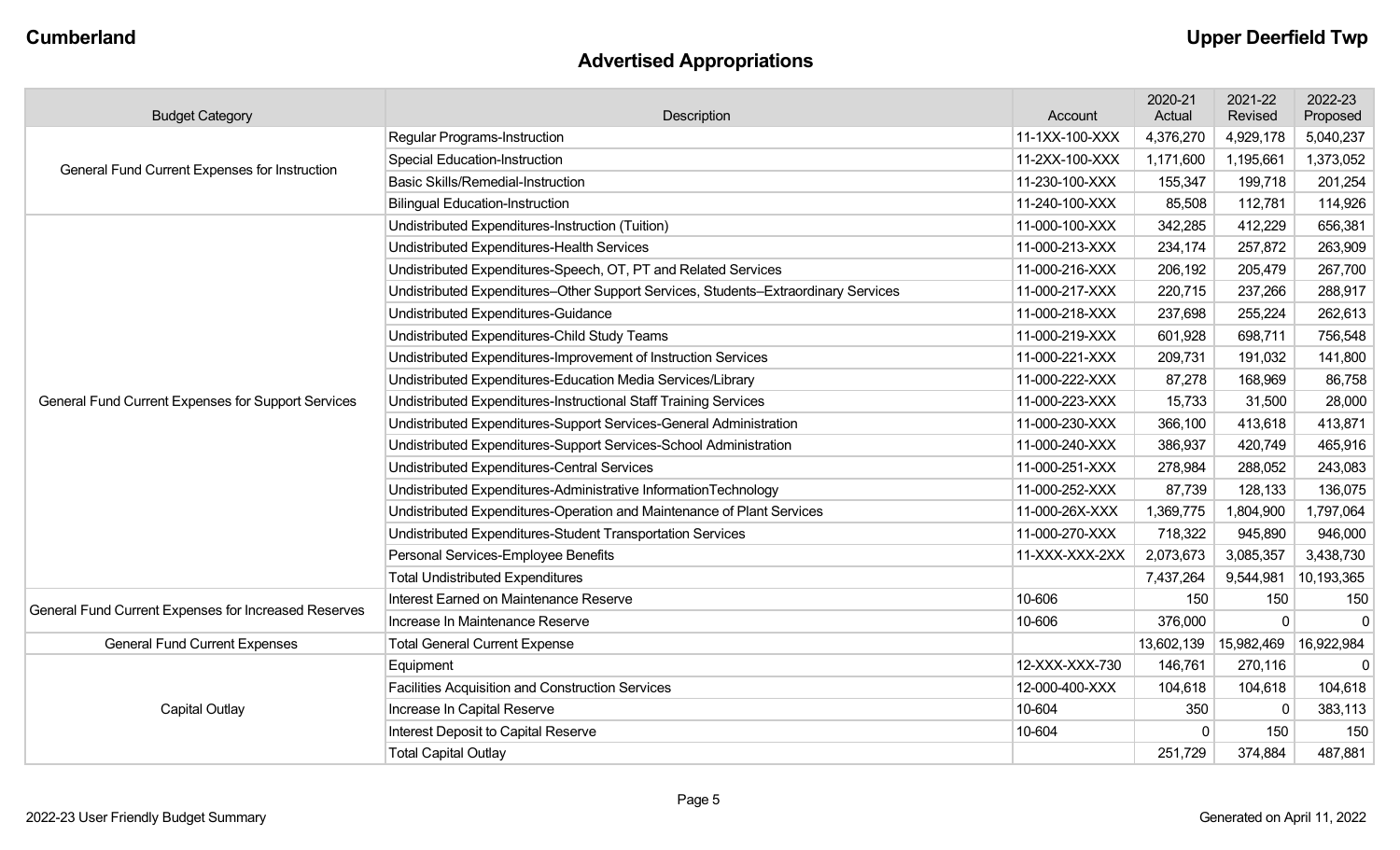## **Advertised Appropriations**

| <b>Budget Category</b>                                              | Description                                                                                                    | Account        | 2020-21<br>Actual | 2021-22<br>Revised | 2022-23<br>Proposed |
|---------------------------------------------------------------------|----------------------------------------------------------------------------------------------------------------|----------------|-------------------|--------------------|---------------------|
| <b>General Fund Expenses and Transfers</b>                          | <b>Transfer of Funds to Charter Schools</b>                                                                    | 10-000-100-56X | 314,765           | 365,238            | 425,396             |
|                                                                     | <b>General Fund Grand Total</b>                                                                                |                | 14,168,633        | 16,722,591         | 17,836,261          |
| Special Revenue Fund Expenses for Grants and<br>Entitlements        | <b>Local Projects</b>                                                                                          | 20-XXX-XXX-XXX | 3,466             |                    | $\mathbf{0}$        |
| Special Revenue Fund Expenses for Preschool<br><b>Education Aid</b> | <b>Preschool Education Aid Instruction</b>                                                                     | 20-218-100-XXX | 1,167,772         | 1,241,274          | 1,331,800           |
|                                                                     | <b>Support Services</b>                                                                                        | 20-218-200-XXX | 633,770           | 743,393            | 875,151             |
|                                                                     | <b>Facility Acquisition and Construction Services</b>                                                          | 20-218-400-XXX | 3,120             |                    | 15,000              |
|                                                                     | <b>Total Preschool Education Aid</b>                                                                           | 20-218-XXX-XXX | 1,804,662         | 1,984,667          | 2,221,951           |
| Special Revenue Fund Expenses for State Projects                    | <b>Total State Projects</b>                                                                                    | 20-XXX-XXX-XXX | 1,804,662         | 1,984,667          | 2,221,951           |
|                                                                     | Title I                                                                                                        | 20-XXX-XXX-XXX | 339,279           | 256,334            | 217,884             |
|                                                                     | Title II                                                                                                       | 20-XXX-XXX-XXX | 32,414            | 24,311             | 20,664              |
|                                                                     | Title IV                                                                                                       | 20-XXX-XXX-XXX | 23,000            | 18,734             | 15,924              |
|                                                                     | Title VI                                                                                                       | 20-XXX-XXX-XXX | 7,295             | $\mathbf{0}$       | $\mathbf 0$         |
|                                                                     | IDEA Part B (Handicapped)                                                                                      | 20-XXX-XXX-XXX | 241,566           | 177,074            | 150,513             |
|                                                                     | <b>CARES Act Education Stabilization Fund</b>                                                                  | 20-477-XXX-XXX | 31,421            | $\mathbf{0}$       | $\mathbf 0$         |
|                                                                     | Bridging the Digital Divide Program                                                                            | 20-478-XXX-XXX | 92,013            |                    | $\mathbf 0$         |
|                                                                     | Coronavirus Relief Fund (CRF) Grant Program                                                                    | 20-479-XXX-XXX | 70,428            |                    | $\mathbf 0$         |
| Special Revenue Fund Expenses for Federal Projects                  | CRRSA Act-ESSER II Grant Program                                                                               | 20-483-xxx-xxx | 0                 | 1,114,284          | $\mathbf 0$         |
|                                                                     | <b>CRRSA Act-Learning Acceleration Grant Program</b>                                                           | 20-484-xxx-xxx | $\mathbf 0$       | 71,509             | $\mathbf 0$         |
|                                                                     | CRRSA Act-Mental Health Grant Program                                                                          | 20-485-xxx-xxx | 0                 | 45,000             | $\mathbf 0$         |
|                                                                     | <b>ARP-ESSER Grant Program</b>                                                                                 | 20-487-xxx-xxx | 0                 | $\Omega$           | 2,504,282           |
|                                                                     | ARP-ESSER Subgrant Accelerated Learning Coaching and Educator Support Grant                                    | 20-488-xxx-xxx | 0                 |                    | 84,679              |
|                                                                     | ARP-ESSER Subgrant Evidence-Based Summer Learning and Enrichment Activities Grant                              | 20-489-xxx-xxx | 0                 |                    | 40,000              |
|                                                                     | ARP-ESSER Subgrant Evidence-Based Comprehensive Beyond the School Day Activities Grant                         | 20-490-xxx-xxx | $\Omega$          |                    | 40,000              |
|                                                                     | ARP-ESSER Subgrant New Jersey Tiered System of Supports (NJTSS) Mental Health Support<br><b>Staffing Grant</b> | 20-491-xxx-xxx | $\Omega$          |                    | 45,000              |
|                                                                     | <b>Total Federal Projects</b>                                                                                  | 20-XXX-XXX-XXX | 837,416           | 1,707,246          | 3,118,946           |
| Special Revenue Fund Expenses                                       | <b>Total Special Revenue Funds</b>                                                                             |                | 2,695,349         | 3,691,913          | 5,392,897           |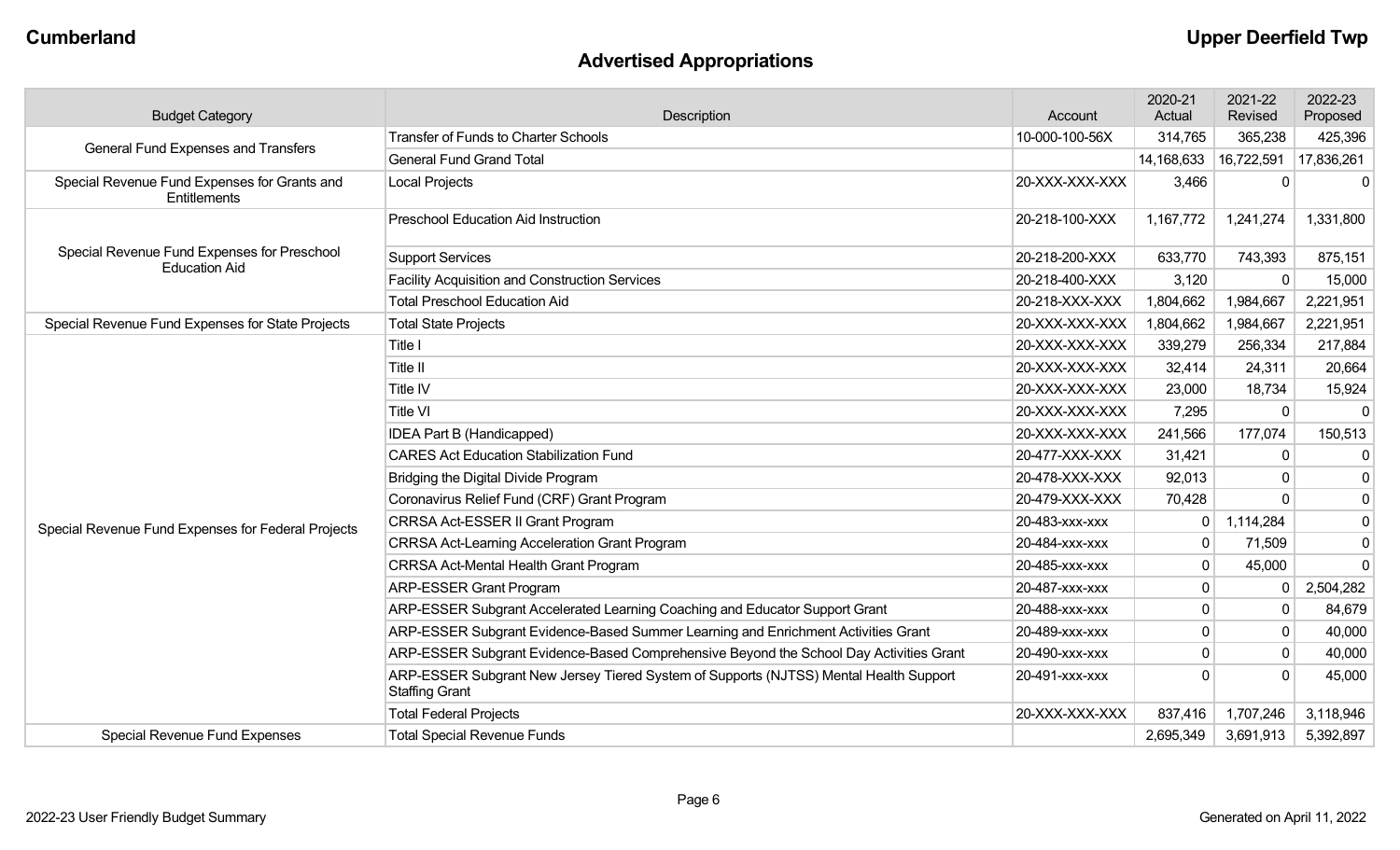## **Advertised Appropriations**

|                                  |                                                                           |                | 2020-21 | 2021-22                          | 2022-23    |
|----------------------------------|---------------------------------------------------------------------------|----------------|---------|----------------------------------|------------|
| <b>Budget Category</b>           | Description                                                               | Account        | Actual  | Revised                          | Proposed   |
| Debt Service Fund Expenses       | <b>Total Regular Debt Service</b>                                         | 40-701-510-XXX | 420,184 | 394,896                          | $\Omega$   |
|                                  | <b>Total Debt Service Funds</b>                                           |                | 420,184 | 394,896                          | 0          |
| All Fund Expenses                | <b>Total Expenditures/Appropriations</b>                                  |                |         | 17,284,166 20,809,400            | 23,229,158 |
| <b>Expenses Net of Transfers</b> | Deduct Transfer-Local Contribution-Transfer To Special Revenues-Inclusion | 11-105-100-936 | 110,000 | 78,114                           | 106,144    |
|                                  | <b>Total Expenditures Net of Transfers</b>                                |                |         | 17,174,166 20,731,286 23,123,014 |            |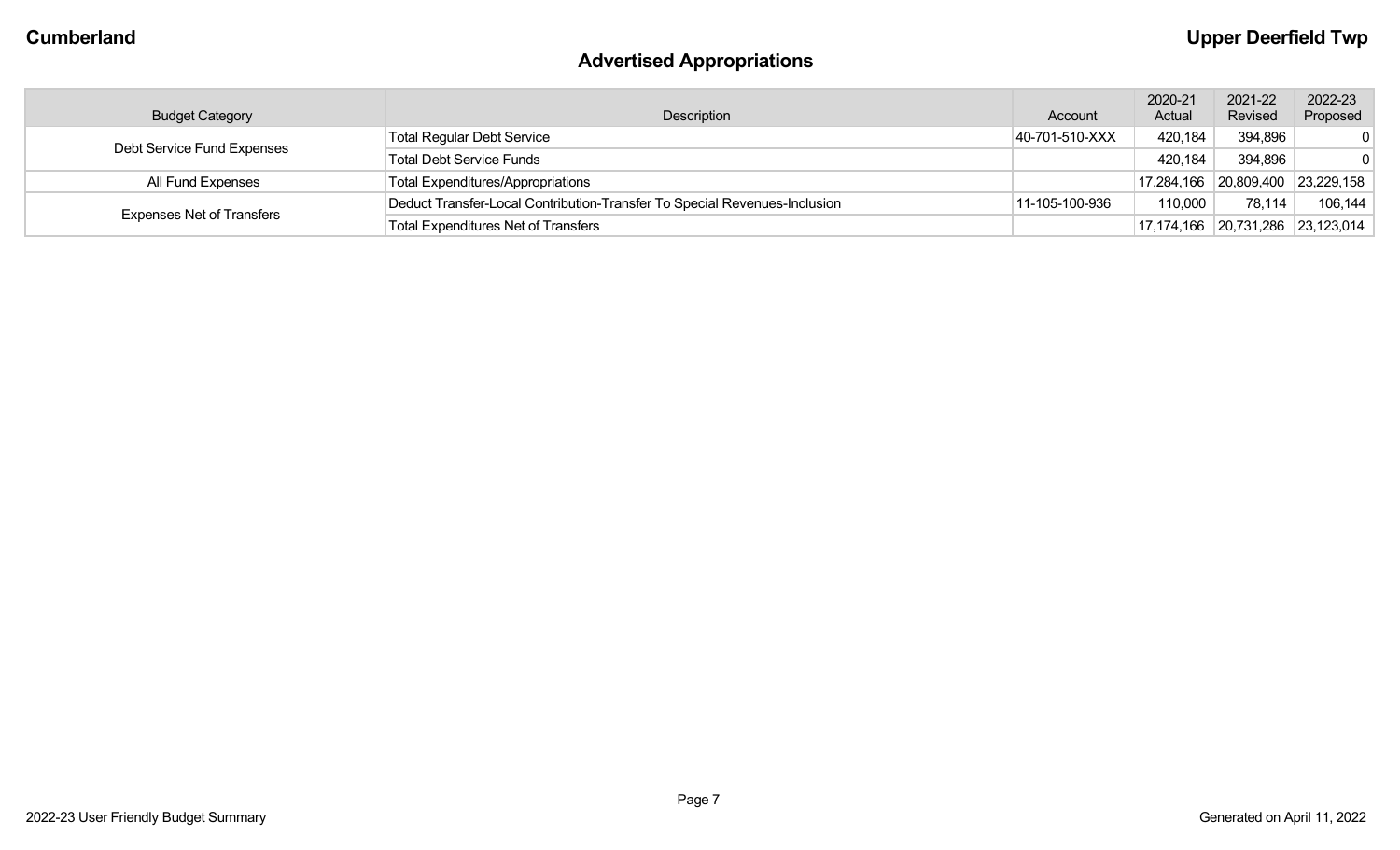## **Advertised Recapitulation of Balances**

| <b>Fund Balance Category</b>                   | <b>Budget Category</b>                                           | Audited<br><b>Balance</b><br>06/30/2020 | Audited<br><b>Balance</b><br>06/30/2021 | Estimated<br><b>Balance</b><br>06/30/2022 | <b>Estimated</b><br><b>Balance</b><br>06/30/2023 |
|------------------------------------------------|------------------------------------------------------------------|-----------------------------------------|-----------------------------------------|-------------------------------------------|--------------------------------------------------|
| Unrestricted                                   | <b>General Operating Budget</b>                                  | 327,971                                 | 632,874                                 | 629,650                                   | 629,650                                          |
|                                                | Repayment of Debt                                                | 341                                     | $\Omega$                                |                                           |                                                  |
|                                                | Capital Reserve                                                  | 640,914                                 | 641,264                                 | 641,414                                   | 1,024,677                                        |
|                                                | <b>Adult Education Programs</b>                                  | $\Omega$                                | 0                                       |                                           |                                                  |
|                                                | Maintenance Reserve                                              | 741,413                                 | 967,563                                 | 967,713                                   | 967,863                                          |
|                                                | Legal Reserve                                                    | 1,545,623                               | 1,707,802                               | 854,101                                   |                                                  |
| <b>Restricted for General Operating Budget</b> | Unemployment Fund                                                | 132,704                                 | 143,637                                 | 143,637                                   | 143,637                                          |
|                                                | Tuition Reserve                                                  | 0                                       | 0                                       |                                           |                                                  |
|                                                | <b>Current Expense Emergency Reserve</b>                         | 0                                       | $\mathbf{0}$                            | 0                                         |                                                  |
|                                                | Impact Aid Reserve for General Expenses (Sections 8002 and 8003) | 0                                       | $\mathbf{0}$                            | 0                                         |                                                  |
|                                                | Impact Aid Reserve for Capital Expenses (Sections 8007 and 8008) | 0                                       | 0                                       |                                           |                                                  |
|                                                | <b>Student Activity Fund</b>                                     | 1,428,086                               | 1,507,265                               | 1,507,265                                 | 584,265                                          |
| Restricted for Special Revenue Fund            | Scholarship Fund                                                 | 0                                       | $\Omega$                                | 0                                         |                                                  |
| Restricted for Repayment of Debt               | Restricted for Repayment of Debt                                 | 0                                       | 0                                       |                                           | 0                                                |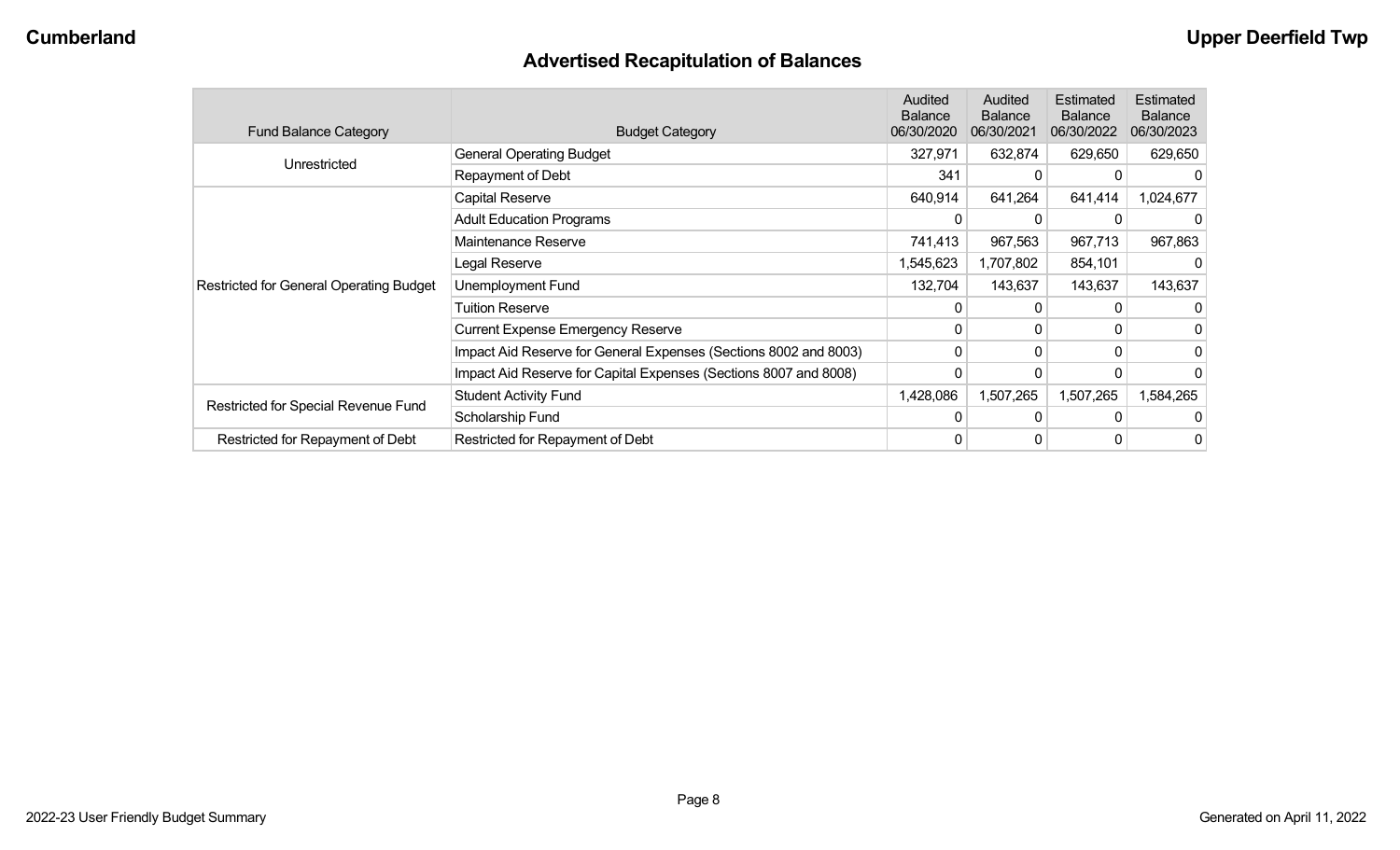#### **Advertised Per Pupil Cost Calculations**

| Per Pupil Cost Calculations                       | 2019-20<br><b>Actual Costs</b> | 2020-21<br><b>Actual Costs</b> | 2021-22<br><b>Original Budget</b> | 2021-22<br><b>Revised Budget</b> | 2022-23<br><b>Proposed Budget</b> |
|---------------------------------------------------|--------------------------------|--------------------------------|-----------------------------------|----------------------------------|-----------------------------------|
| <b>Total Budgetary Comparative Per Pupil Cost</b> | \$16,324                       | \$16,891                       | \$18,677                          | \$17,968                         | \$18,338                          |
| <b>Total Classroom Instruction</b>                | \$9,811                        | \$10,491                       | \$11,221                          | \$10,836                         | \$11,134                          |
| <b>Classroom-Salaries and Benefits</b>            | \$9,279                        | \$10,017                       | \$10,399                          | \$9,890                          | \$10,370                          |
| Classroom-General Supplies and Textbooks          | \$335                          | \$229                          | \$446                             | \$589                            | \$405                             |
| <b>Classroom-Purchased Services</b>               | \$197                          | \$245                          | \$376                             | \$358                            | \$359                             |
| <b>Total Support Services</b>                     | \$3,035                        | \$2,909                        | \$3,355                           | \$3,191                          | \$3,365                           |
| Support Services-Salaries and Benefits            | \$2,705                        | \$2,577                        | \$2,956                           | \$2,811                          | \$2,829                           |
| <b>Total Administrative Costs</b>                 | \$1,641                        | \$1,636                        | \$1,739                           | \$1,688                          | \$1,661                           |
| <b>Administration Salaries and Benefits</b>       | \$1,262                        | \$1,267                        | \$1,326                           | \$1,261                          | \$1,263                           |
| Total Operations and Maintenance of Plant         | \$1,837                        | \$1,855                        | \$2,363                           | \$2,253                          | \$2,178                           |
| Operations and Maintenance-Salaries and Benefits  | \$931                          | \$865                          | \$1,178                           | \$1,120                          | \$1,076                           |
| <b>Board Contribution to Food Services</b>        | \$0                            | \$0                            | \$0                               | \$0                              | \$0                               |
| <b>Total Extracurricular Costs</b>                | \$0                            | \$0                            | \$0                               | \$0                              | \$0                               |
| <b>Total Equipment Costs</b>                      | \$317                          | \$183                          | \$0                               | \$294                            | \$16                              |
| Legal Costs                                       | \$13                           | \$2                            | \$11                              | \$11                             | \$11                              |
| Employee Benefits as a percentage of salaries*    | 34.22%                         | 27.25%                         | 35.20%                            | 35.20%                           | 36.27%                            |

\*Does not include pension and social security paid by the State on-behalf of the district.

\*\*Federal and State funds in the blended resource school-based budgets.

The information presented in columns 1 through 3 as well as the related descriptions of the per pupil cost calculations are contained in the Taxpayers' Guide to Education Spending and can be found on the Department of Education's Internet website: http://www.state.nj.us/education/guide/. This publication is also available in the board office and public libraries. The same calculations were performed using the 2021-22 revised appropriations and the 2022-23 budgeted appropriations presented in this advertised budget. Total Budgetary Comparative Per Pupil Cost is defined as current expense exclusive of tuition expenditures, transportation, residential costs, and judgments against the school district. For all years it also includes the restricted entitlement aids. With the exception of Total Equipment Cost, each of the other per pupil cost calculations presented is a component of the total comparative per pupil cost, although all components are not shown.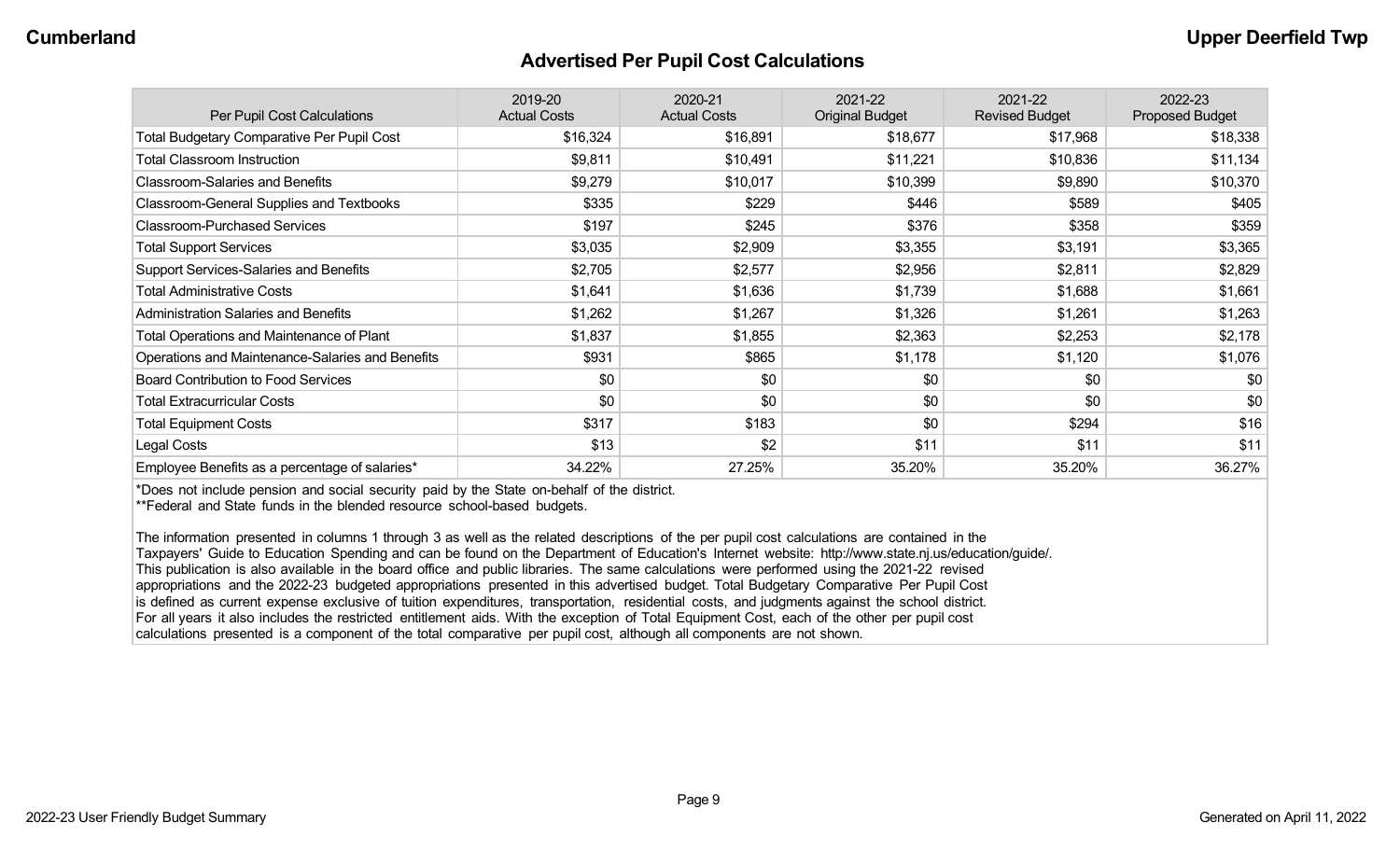# **Unusual Revenues and Appropriations**

| Line.<br><b>Number</b> | Source | Amount | Explanation                                                 |
|------------------------|--------|--------|-------------------------------------------------------------|
|                        |        |        |                                                             |
| 300                    |        |        | INTEREST ON INVESTMENTS 120,000 BASED ON PRIOR YEAR REVENUE |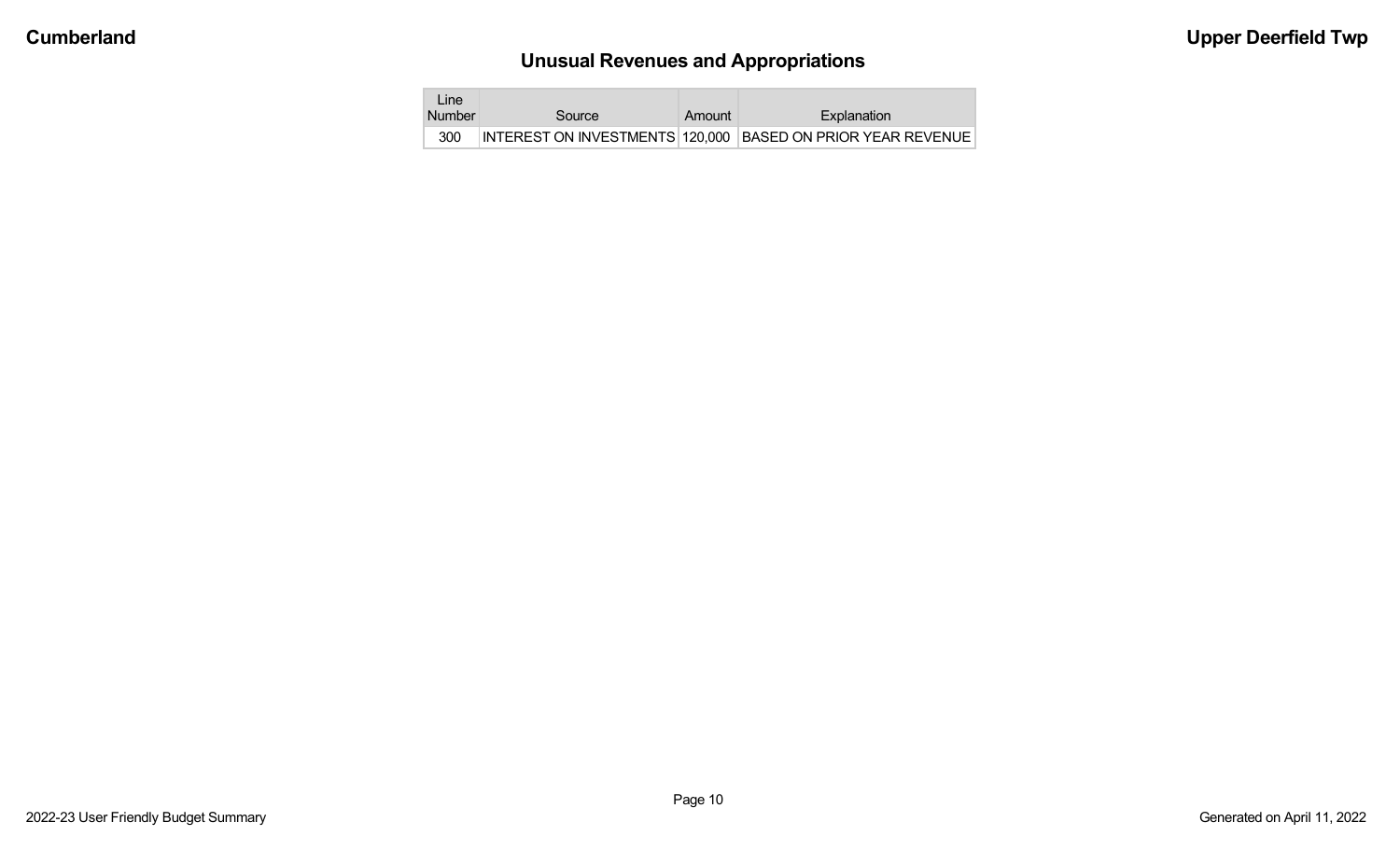| <b>Shared Service Category Type</b> | <b>Shared Service Category Description</b>                                                       | Amount<br>Saved<br>(Optional) |
|-------------------------------------|--------------------------------------------------------------------------------------------------|-------------------------------|
| <b>Curriculum Services</b>          | CONSORTIUM CONSTITUENT DISTRICTS FOR CURRICULUM                                                  | $\Omega$                      |
| Insurance Coverages and Benefits    | MEMBER SOUTHERN COASTAL REGIONAL EMPLOYEE BENEFITS FUND FOR HEALTH INSURANCE                     | $\Omega$                      |
|                                     | MEMBER GLOUCESTER, CUMBERLAND, SALEM SCHOOL DISTRICTS JOINT INSURANCE FUND (GCSSDO AND SPELLJIF) | $\Omega$                      |
|                                     | SNOW REMOVAL SERVICES WITH THE UPPER DEERFIELD TWP - MUNICIPALITY                                | $\Omega$                      |
| Municipal/Public Works              | SALT AND SAND DISTRIBUTION WITH THE UPPER DEERFIELD TWP - MUNICIPALITY                           | $\Omega$                      |
|                                     | SHARED SERVICES HVAC WITH THE UPPER DEERFIELD TWP - MUNICIPALITY                                 | $\Omega$                      |
|                                     | MEMBER OF EDUCATIONAL SERVICES COMMISSION OF NEW JERSEY                                          | $\Omega$                      |
| Purchasing                          | MEMBER OF ED DATA (CONSORTIUM FOR PURCHASING SCHOOL SUPPLIES)                                    | $\Omega$                      |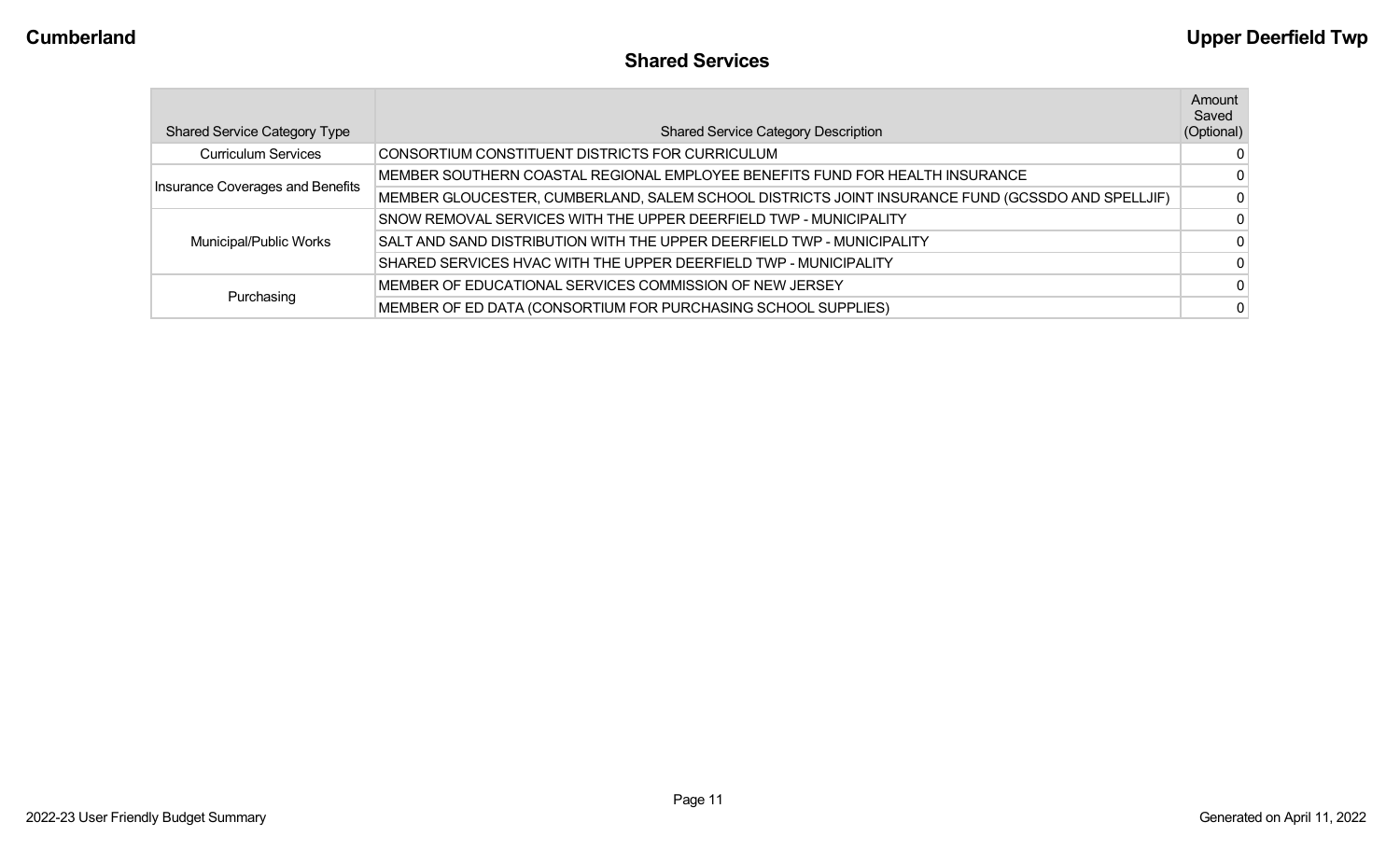#### **Estimated Tax Rates**

| Municipality        | Category                                                                                                           | Amount      |
|---------------------|--------------------------------------------------------------------------------------------------------------------|-------------|
| Upper Deerfield Twp | (A) General Fund School Levy                                                                                       | 7,748,886   |
|                     | (D) Total School Levy                                                                                              | 7,958,768   |
|                     | (B) Estimated Net Taxable Valuation (as of 10/01/21)                                                               | 626,806,417 |
|                     | (H) Estimated Equalized Valuation (as of 10/01/21)                                                                 | 683,019,462 |
|                     | (C) Estimated 2022-23 General Fund School Tax Rate, Without Repayment of Debt or Adjustments=100x(A)/(B)           | 1.2362      |
|                     | (F) Estimated 2022-23 Total School Tax Rate, With Repayment of Debt and Adjustments=100x(D)/(B)                    | 1.2697      |
|                     | (I) Estimated 2022-23 Equalized General Fund School Tax Rate, Without Repayment of Debt or Adjustments=100x(A)/(H) | 1.1345      |
|                     | (L) Estimated 2022-23 Equalized Total School Tax Rate, With Repayment of Debt and Adjustments=100x(D)/(H)          | 1.1652      |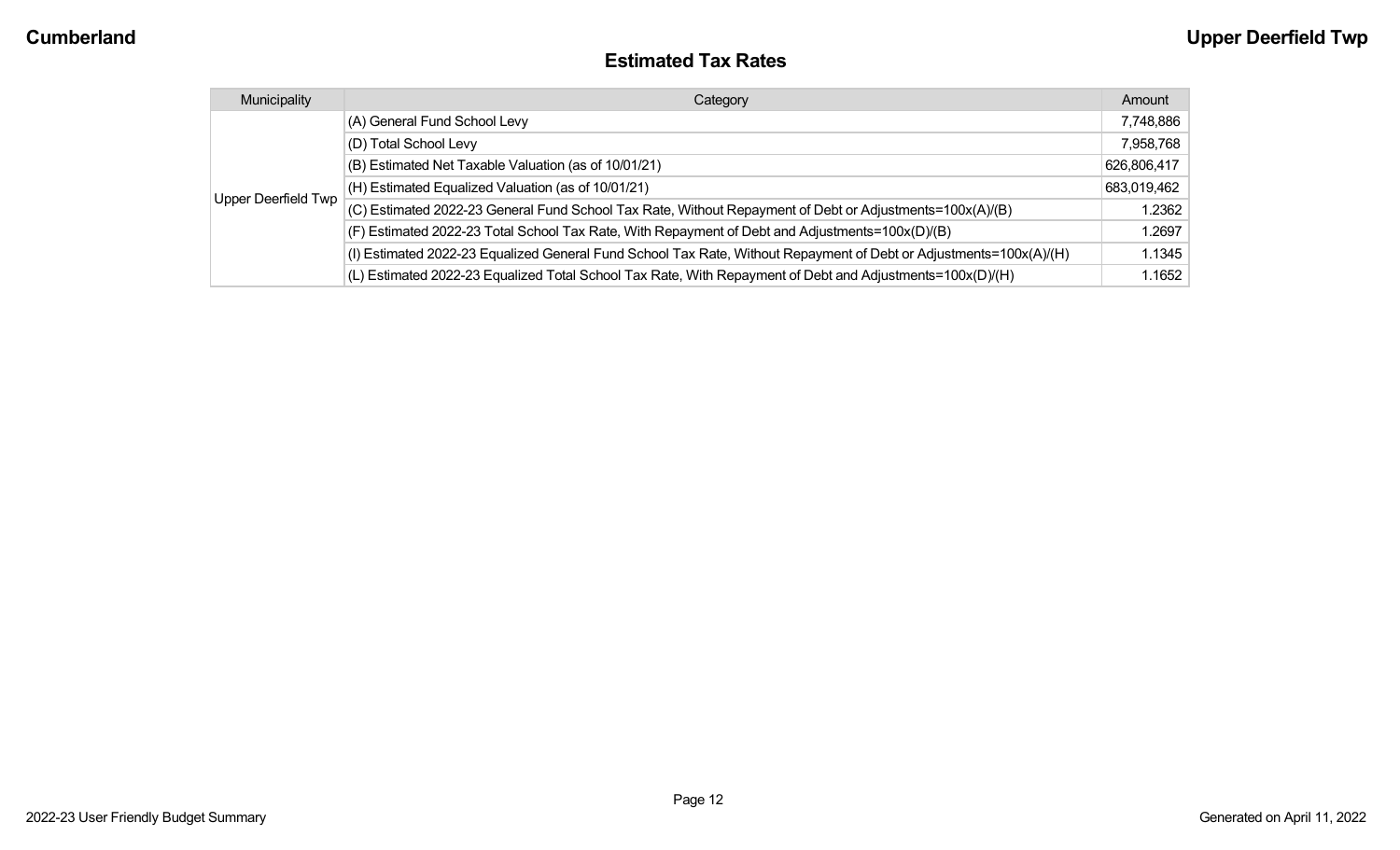## **Employee Contract List for District**

| Name              | Category                                                                                  | Measure                       |
|-------------------|-------------------------------------------------------------------------------------------|-------------------------------|
| Dr. Frank Badessa | <b>Job Title</b>                                                                          | <b>Business Administrator</b> |
|                   | Job Title II                                                                              | None Reported                 |
|                   | <b>Base Annual Salary Amount</b>                                                          | \$78,000                      |
|                   | Full-Time Equivalent (FTE)                                                                | 1.0                           |
|                   | <b>Shared with Another District?</b>                                                      | N                             |
|                   | <b>Shared County</b>                                                                      | None Reported                 |
|                   | <b>Shared District</b>                                                                    | None Reported                 |
|                   | <b>Job Title Other District</b>                                                           | None Reported                 |
|                   | Member of Collective Bargaining Unit (CBU)?                                               | N                             |
|                   | <b>Beginning Date of Contract</b>                                                         | 10/01/21                      |
|                   | <b>End Date of Contract</b>                                                               | 06/30/22                      |
|                   | Contracted Number of Annual Work Days                                                     | 156                           |
|                   | <b>Contracted Number of Annual Vacation Days</b>                                          | 0                             |
|                   | <b>Contracted Number of Annual Sick Days</b>                                              | 0                             |
|                   | Contracted Number of Annual Personal Days                                                 | 0                             |
|                   | <b>Contracted Number of Annual Consulting Days</b>                                        | 0                             |
|                   | Number of Other Contracted Non-Working Days                                               | $\Omega$                      |
|                   | Description of Other Contracted Non-Working Days                                          | None Reported                 |
|                   | <b>Total Allowances Amount</b>                                                            | \$0                           |
|                   | <b>Total Bonuses Amount</b>                                                               | \$0                           |
|                   | <b>Total Stipends Amount</b>                                                              | \$9,413                       |
|                   | District Contributions Above Teacher Contract for Insurance (Health, Dental, Life, Other) | \$0                           |
|                   | District Contributions Above Teacher Contract for Retirement Plans                        | \$0                           |
|                   | Total Contractual Post-Employment Benefit Amount                                          | \$0                           |
|                   | Contractual Post-Employment Benefit Description of Payout of Sick days                    | N/A                           |
|                   | Contractual Post-Employment Benefit Description of Payout of Vacation days                | N/A                           |
|                   | Contractual Post-Employment Benefit Description of Payout of Personal days                | N/A                           |
|                   | Contractual Post-Employment Benefit Description of Other Benefits 1                       | None Reported                 |
|                   | Contractual Post-Employment Benefit Description of Other Benefits 2                       | None Reported                 |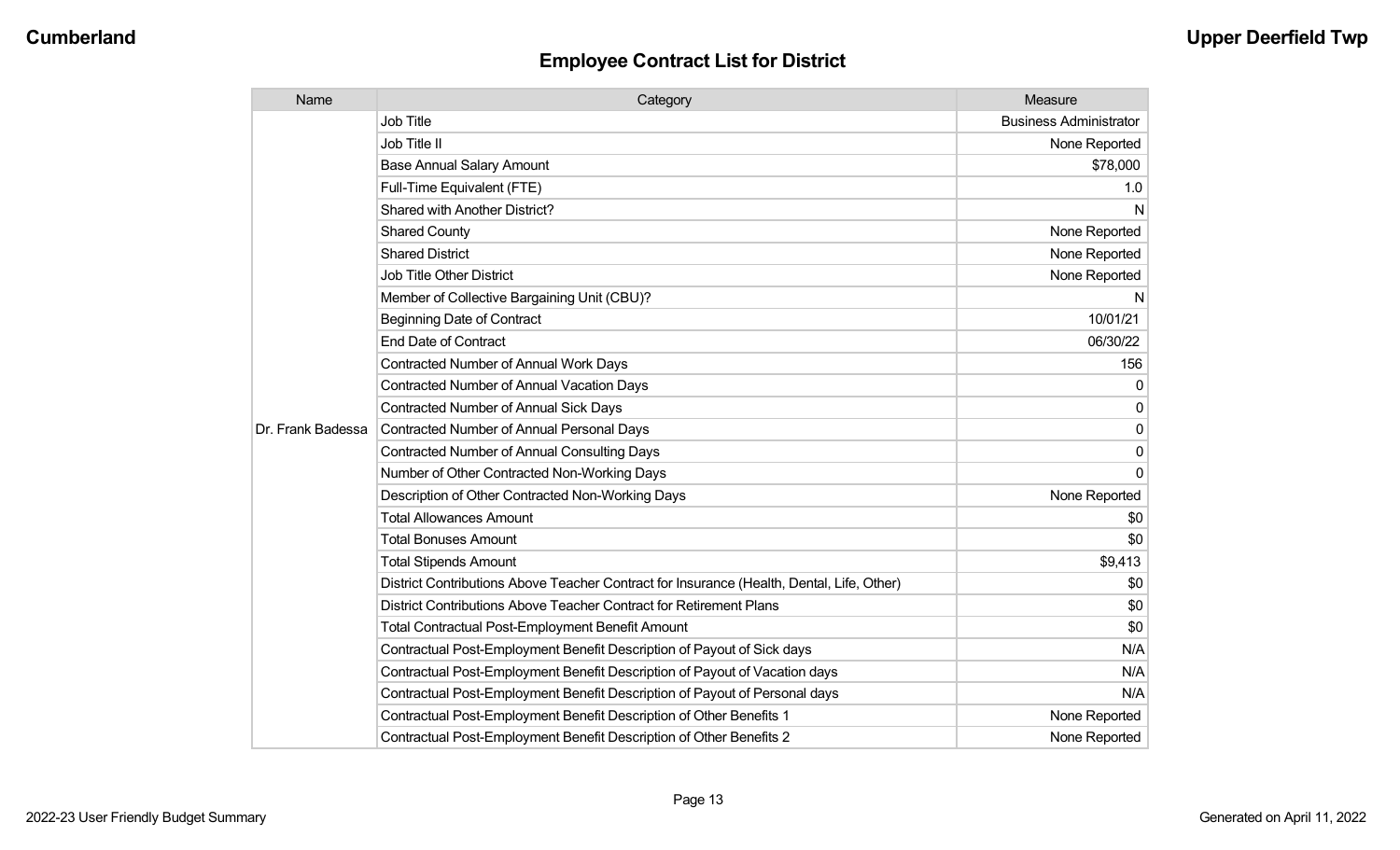## **Employee Contract List for District**

| Name              | Category                                                                                 | Measure        |
|-------------------|------------------------------------------------------------------------------------------|----------------|
| Dr. Frank Badessa | Contractual Post-Employment Benefit Description of Other Benefits 3                      | None Reported  |
|                   | <b>Total Other/In-Kind Remuneration Amount</b>                                           | \$0            |
|                   | Description of Other/In-Kind Remuneration Annual Option to Buyback Sick Time in Cash     | None Reported  |
|                   | Description of Other/In-Kind Remuneration Annual Option to Buyback Vacation Time in Cash | None Reported  |
|                   | Description of Other/In-Kind Remuneration Annual Option to Buyback Personal Time in Cash | None Reported  |
|                   | Description of Other/In-Kind Remuneration Annual Option to Other Remuneration 1          | None Reported  |
|                   | Description of Other/In-Kind Remuneration Annual Option to Other Remuneration 2          | None Reported  |
|                   | Description of Other/In-Kind Remuneration Annual Option to Other Remuneration 3          | None Reported  |
|                   | <b>Additional Comment 1</b>                                                              | None Reported  |
|                   | <b>Additional Comment 2</b>                                                              | None Reported  |
|                   | <b>Additional Comment 3</b>                                                              | None Reported  |
|                   | <b>Job Title</b>                                                                         | Superintendent |
|                   | Job Title II                                                                             | None Reported  |
|                   | <b>Base Annual Salary Amount</b>                                                         | \$175,500      |
|                   | Full-Time Equivalent (FTE)                                                               | 1.0            |
|                   | Shared with Another District?                                                            | N              |
| Dr. Peter Koza    | <b>Shared County</b>                                                                     | None Reported  |
|                   | <b>Shared District</b>                                                                   | None Reported  |
|                   | <b>Job Title Other District</b>                                                          | None Reported  |
|                   | Member of Collective Bargaining Unit (CBU)?                                              | N              |
|                   | <b>Beginning Date of Contract</b>                                                        | 10/01/21       |
|                   | <b>End Date of Contract</b>                                                              | 06/30/26       |
|                   | Contracted Number of Annual Work Days                                                    | 260            |
|                   | Contracted Number of Annual Vacation Days                                                | 20             |
|                   | Contracted Number of Annual Sick Days                                                    | 12             |
|                   | Contracted Number of Annual Personal Days                                                |                |
|                   | <b>Contracted Number of Annual Consulting Days</b>                                       | $\mathbf 0$    |
|                   | Number of Other Contracted Non-Working Days                                              | <sup>0</sup>   |
|                   | Description of Other Contracted Non-Working Days                                         | None Reported  |